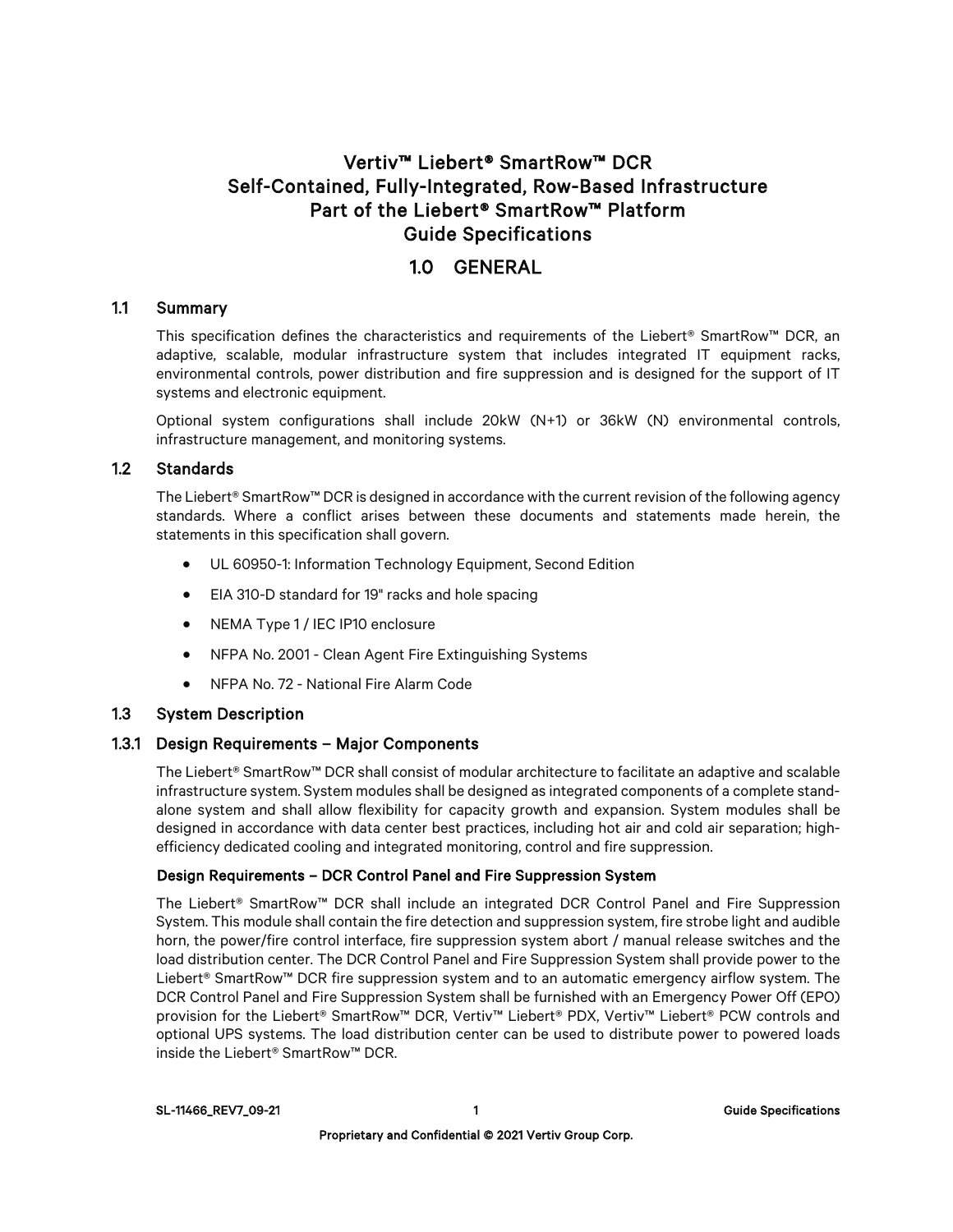- Power Distribution: To provide power to powered loads inside the Liebert® SmartRow™ DCR, the load distribution center shall be field-configurable to support connections from optional centralized, free-standing 3PH UPS systems; or connections to optional 1 PH rack-mounted UPS systems; and connections to optional Rack PDU systems.
- Fire Suppression: The Vertiv™ Liebert® SmartRow™ DCR shall include an integrated, self-contained Fike SHP-Pro clean agent system utilizing ECARO-25 (HFC-125) as the fire extinguishing agent. For Canadian Systems a self-contained Potter PFC 4410 Control panel clean agent system shall be leveraged still utilizing ECARO-25 (HFC-125) as the fire extinguishing agent. The fire suppression system shall include all detection and control equipment, agent storage container, ECARO-25 agent, system actuation equipment, discharge nozzle, pipe and fitting, manual release and abort station, audible and visual alarm device, auxiliary devices and controls, shutdowns, alarm interface, sealed battery, and caution/advisory sign. Commissioning and functional checkout and user training shall be performed by manufacturer-qualified personnel.

### 1.3.2 Design Requirements - Liebert® SmartRow™ DCR Environmental Controls

The environmental control system shall be a factory-assembled Liebert® SmartRow™ DCR, Vertiv™ Liebert® PDX (Air – Cooled or Water/Glycol cooled system) or Vertiv™ Liebert® PCW (Chilled Water cooled system). Standard 60Hz units shall be CSA (NRTL-C) certified to the harmonized U.S. and Canadian product safety standard, CSA C22.2 No. 236/UL 1995 for Heating and Cooling Equipment and are marked with the CSA c-us logo. The system shall be designed for draw-through air arrangement to ensure even air distribution to the entire face area of the coil. The Liebert® SmartRow™ DCR, Liebert® PDX, Liebert® PCW units must be specifically installed facing the front or rear of the DCR system. Liebert® SmartRow™ DCR Environmental Control systems shall be configurable as follows:

- 20kW (N) Liebert® SmartRow™ DCR, Liebert® PDX / Liebert® PCW: The Liebert® SmartRow™ DCR, Liebert® PDX / Liebert® PCW primary configuration shall have a nominal cooling capacity of 20kW @ 85°F (29.4°C) return air (based on the nominal 5-ton Liebert® SmartRow™ DCR, Liebert® PDX / Liebert® PCW) and shall consist of a high-efficiency digital scroll compressor (not applicable to Liebert® PCW), Vertiv™ Liebert® iCOM™ control with Touch Screen Display and downward discharge airflow.
- Optional 20kW (N+1) Cooling Configuration: The Liebert® SmartRow™ DCR shall be available in an optional 20kW (N+1) cooling configuration that shall consist of two (2) Liebert<sup>®</sup> PDX / Liebert® PCW units. The total nominal cooling capacity of the Liebert® SmartRow™ DCR 20kW (N+1) cooling configuration shall be 20kW @ 85°F (29.4°C) return air (based on the nominal 5 ton Liebert® SmartRow™ DCR, Liebert® PDX / Liebert® PCW). The Liebert® SmartRow™ DCR, Liebert® PDX / Liebert® PCW units shall be connected to each other via the Liebert® iCOM™ control to create a private network that will allow Unit-2-Unit (U2U) communications for redundant operation.
- Optional 36kW (N) Cooling Configuration: The Liebert® SmartRow™ DCR shall be available in an optional 36kW (N) cooling configuration that shall consist of two (2) Liebert® PDX / Liebert® PCW units. The total nominal cooling capacity of the dual cooling unit configuration shall be 36kW @ 85°F (29.4°C) return air (based on the nominal 5-ton Liebert® SmartRow™ DCR, Liebert® PDX / Liebert® PCW). The Liebert® SmartRow™ DCR, Liebert® PDX / Liebert® PCW units shall connect to each other via the Liebert® iCOM™ control to create a private network that will allow Unit-2-Unit (U2U) communication for dual cooling unit operation.
- Base and Top Plenums: The Liebert® SmartRow™ DCR shall be furnished with base (supply) and top (return) airflow plenums designed to integrate to the Liebert® PDX / Liebert® PCW and the DCR Racks, resulting in a closed airflow architecture design and room-neutral heat loading.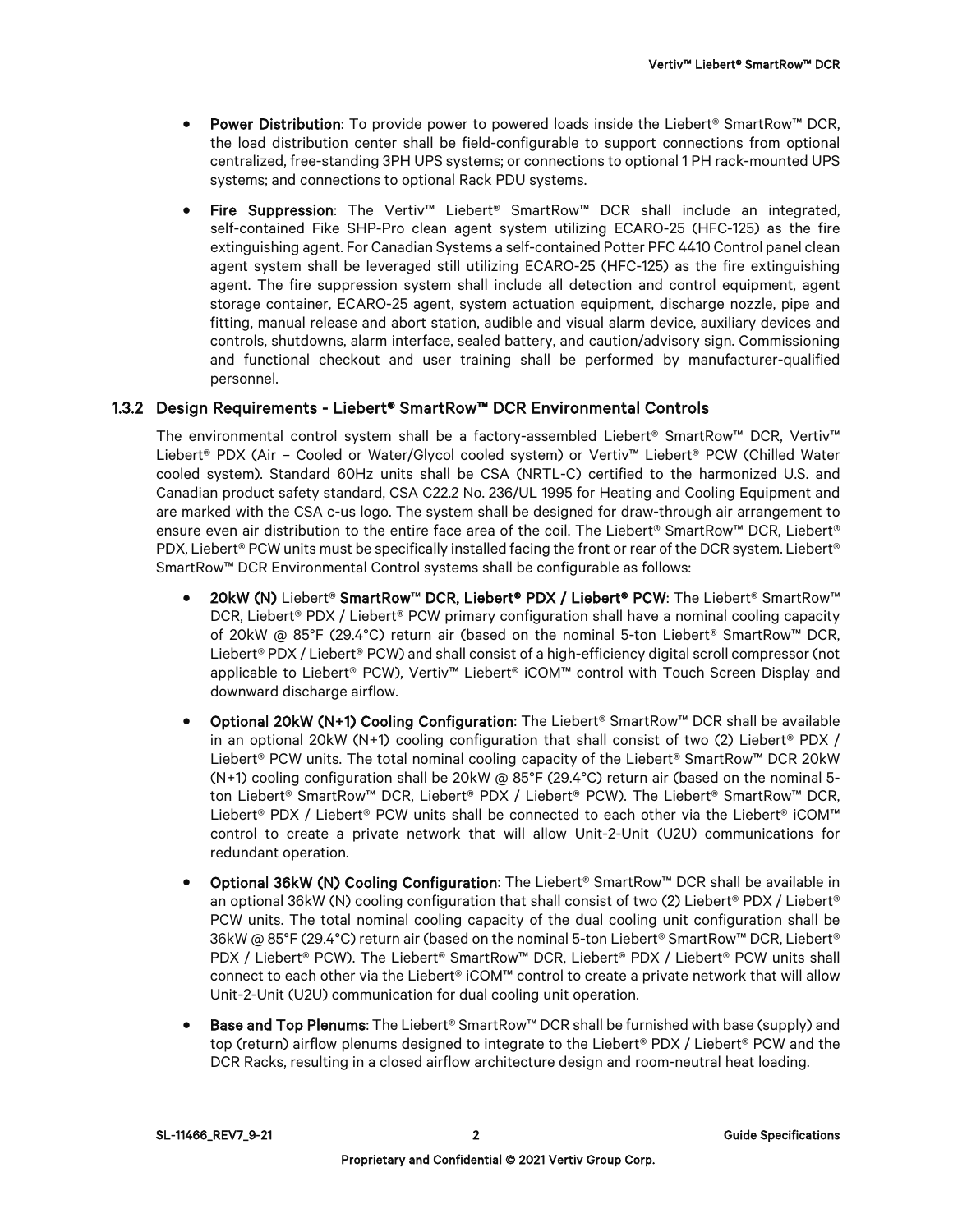• Emergency Ventilation Fans: The Vertiv™ Liebert® SmartRow™ DCR shall be furnished with an integrated emergency ventilation fan system with gravity dampers to provide emergency airflow to powered IT equipment inside the Liebert® SmartRow™ DCR Racks. The emergency ventilation fan system shall activate when a high temperature condition (98 $\text{°F}$ ) is sensed inside the Liebert® SmartRow™ DCR or when there is a loss of primary cooling from the Liebert® PDX or Liebert® PCW unit(s). It shall be powered via the 15A breaker factory installed in the load distribution center.

# 1.3.3 Design Requirements –DCR Racks

- Networking Racks: The Liebert® SmartRow™ DCR shall include (1) 42U x 800mm wide x 1230 mm deep DCR networking rack. Liebert® SmartRow™ networking racks are pre-configured and optimized to support networking equipment and large amounts of cabling. They are based on the DCE rack platform and will be furnished with four rack PDU brackets and two rows of cable management fingers in the front of the racks. These will be factory installed to reduce assembly time and labor exposure.
- Server Racks: The remaining racks will be 42U x 700mm wide x 1230 mm deep DCR server racks. These are also based on the DCE rack platform, and they will be furnished with (2) factory installed rack PDU brackets in the rear of the racks. The pre-configured, factory integrated equipment racks minimize on-site deployment time and labor while increasing consistency and proper operation of the Liebert® SmartRow™. Racks at either end of the row use solid side panels to ensure proper airflow management and are clearly labeled to ensure they are properly located during installation.

Both rack types will be equipped with EIA 310-D-compliant rack-mount EIA rails to accommodate powered loads inside the Liebert® SmartRow™ DCR. Each rack will also be furnished with, a bag of (6) velcro strips for rack PDU cable management, vertical airflow brush kits on the front EIA rails and (1) factory installed Vertiv™ Liebert® 2T sensor & probes. The Liebert® SmartRow™ DCR Racks shall be fully factory-assembled and shall include all appropriate design provisions to integrate with the DCR base (supply) and top (return) airflow plenums.

# 1.4 Electrical Requirements – AC Input

# 1.4.1 AC Input - Liebert® SmartRow™ DCR

The Liebert® SmartRow™ DCR shall be furnished with an integrated 3PH, 5-wire, 30-pole load distribution center rated at 120/208VAC and 225A; or an optional 1PH, 4-wire, 30-pole load distribution center rated at 120/208VAC & 125A. A main CB (225A 3PH or 125A 1PH) with shunt-trip assembly shall be an option for either load distribution center in the Liebert® SmartRow™ DCR. The load distribution center provides power to IT loads, electronic equipment, and the Liebert® SmartRow™ DCR control logic and fire suppression circuits.

The user shall have the option of powering the load distribution center from a user-supplied, 3PH UPS; or powering directly from commercial power that is fed to user-supplied, rack-mounted UPS system(s) within the Liebert® SmartRow™ DCR rack(s). The Liebert® SmartRow™ DCR Control Logic, Emergency Ventilation Fans, and Fire Suppression System shall be powered from the load distribution panel via two (2) manufacturer-provided 120VAC, 15A branch breakers. During normal operation, nominal power consumption to the Liebert® SmartRow™ DCR Control Logic and Fire Suppression system is 2.74A at 120VAC. A single Liebert® SmartRow™ DCR Top Plenum and integrated emergency ventilation fan assembly is supplied per each Liebert® SmartRow™ DCR rack. During an emergency or over-temperature condition, the emergency ventilation fan assembly will draw an additional 1.82A per rack. For configurations that exceed 7 racks, an Emergency Ventilation Fan Power Expansion kit is supplied to ensure the necessary power supply is provided for proper operation.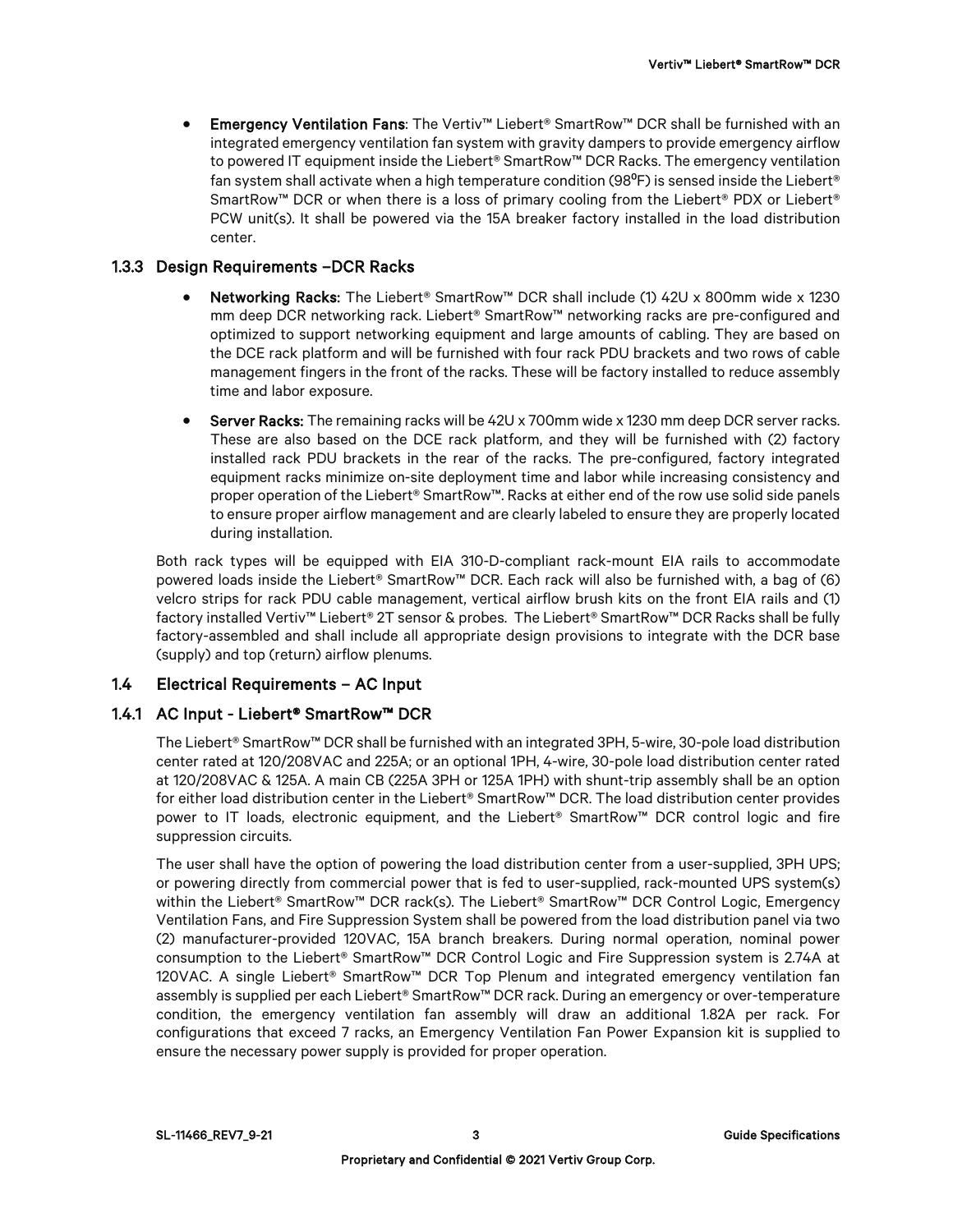### Load Distribution Center

The electrical input / output connections between the load distribution center and the powered loads or optional UPS system(s) shall be:

- 1. Centralized 3PH UPS: The UPS supplies conditioned power to the load distribution center. The UPS output configuration shall be 3-PH, 5-wire, 120/208VAC. The load capacity of the UPS shall be determined by the IT load / electronic equipment requirements. Connections from the UPS to the load distribution center and from the load distribution center to the individual DCR rack PDU's shall be user-supplied.
- 2. Rack-mounted 1PH UPS: There are several different ways to configure your load distribution center when utilizing a 1PH UPS.

When utilizing a rack mounted Vertiv™ Liebert® GXT4 UPS, the load distribution center is powered via a 1PH, 5-wire, and 120/208VAC source. The load capacity of the UPS shall be determined by the IT load / electronic equipment requirements. Connections to and from the rack mounted UPSs are user supplied. In the rack-mounted UPS configuration, power to the Vertiv™ Liebert® SmartRow™ DCR control logic circuit, and fire suppression system (two 15A breakers in the load distribution center) must be provided via user-supplied connections from the rack mounted UPS.

3. When utilizing a rack mounted Vertiv™ Liebert® APS UPS, input power is routed to the input of the UPS. The Liebert® APS UPS output is then routed to the load distribution center which provides power to the Liebert® SmartRow™ DCR control logic circuit, and fire suppression system via two 15A breakers in the load distribution center. The load capacity of the UPS shall be determined by the IT load / electronic equipment requirements. Connections from the UPS to the load distribution center and from the load distribution center to the individual Liebert® SmartRow™ DCR rack PDU's shall be user-supplied.

#### Optional Secondary/Redundant Load Distribution Center

When the Liebert® SmartRow™ DCR is configured in a 20kW (N+1) or 36kW (N) configuration, the user may select an optional secondary/redundant 1PH or 3PH load distribution center to provide redundancy to IT loads / electronic equipment. The secondary load distribution center will feature a 3PH, 5-wire, 30 pole load distribution center rated at 120/208VAC and 225A; or an optional 1PH, 4-wire, 30-pole load distribution center rated at 120/208VAC & 225A. When a secondary/redundant load distribution center is used, the DCR control logic and fire suppression system remains powered by the primary load distribution center.

# 1.4.2 AC Input - Liebert® SmartRow™ DCR, Liebert® PDX / Liebert® PCW Cooling System and Heat **Rejection**

Electrical input to the Vertiv™ Liebert® PDX / Vertiv™ Liebert® PCW cooling system shall be via separate, dedicated circuits and based on the Liebert® PDX / Liebert® PCW configuration specified at the time of order.

Please note, Pumps, Drycoolers, Condensers, heater pads, & other heat rejection solutions are not powered from the Liebert® SmartRow™ DCR.

Refer to the Liebert® PDX and Liebert® PCW System Design Manual (SL-19810) for Liebert® PDX / Liebert® PCW input voltage selections and requirements.

### 1.4.3 Environmental Requirements

The Liebert® SmartRow™ DCR shall be designed for use in a clean environment, free from moisture, flammable liquids, gases and corrosive substances. Install and operate this product in an indoor environment that is maintained year -round at an ambient temperature between 35<sup>o</sup>F and 85<sup>o</sup>F (1.6<sup>o</sup>C to 29 $^{\circ}$ C) and a relative humidity between 50 $^{\circ}$ F and 85 $^{\circ}$ F dry bulb and less than 60 $^{\circ}$ F dew point. It is not suitable to install outdoors or in unconditioned spaces.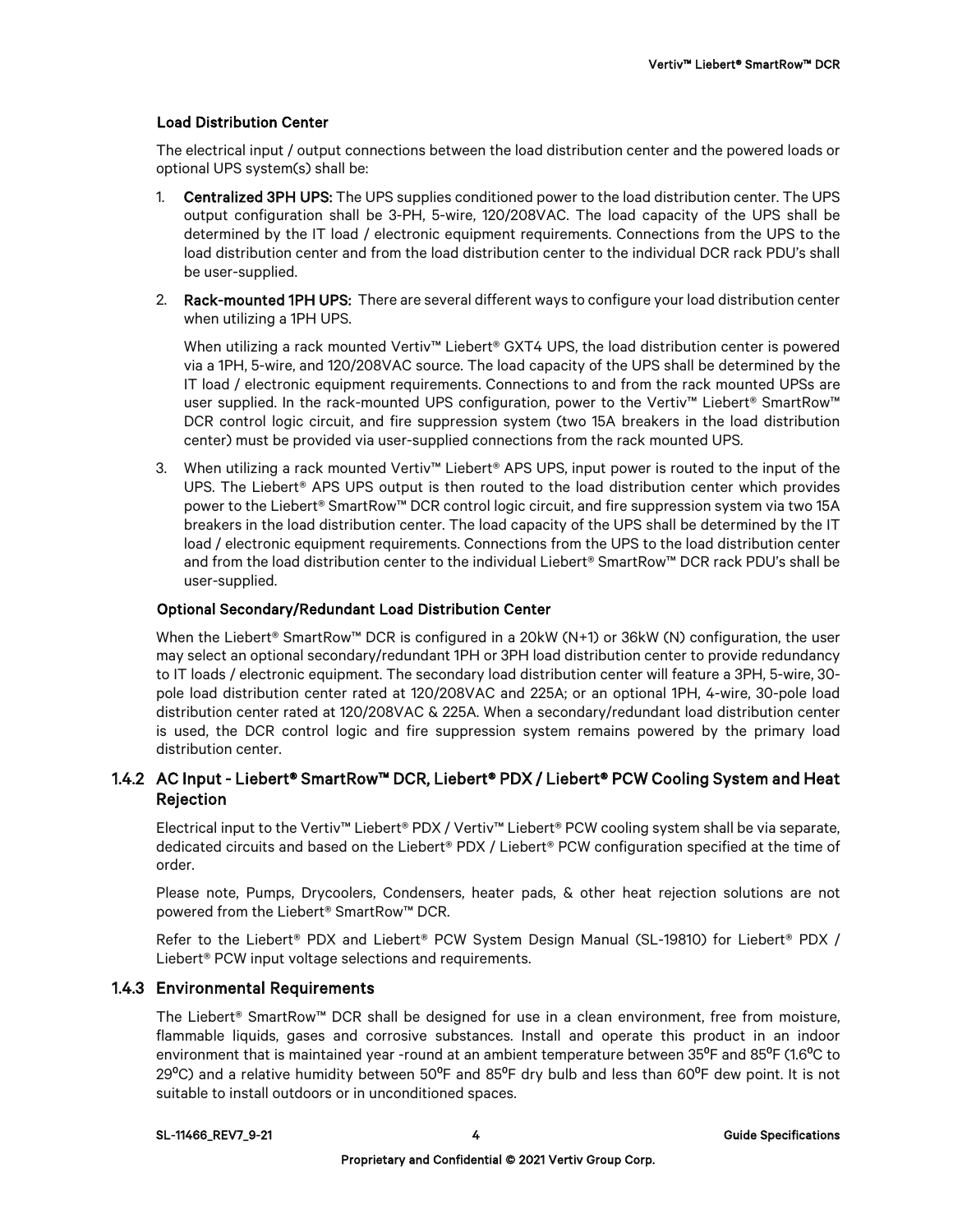### Operational Clearance Requirements

- Height: The Vertiv™ Liebert® SmartRow™ DCR height is 9' 1" (2763mm) for installation. (Includes the height of top mounted emergency fan). The emergency fan system may be extended into a drop ceiling if additional clearance is required. To deliver the rated airflow necessary to exhaust hot air in a high temperature situation, the clearance distance required from the discharge opening of the emergency fan module to the nearest surface is 16" (406 mm).
- Depth: Liebert® SmartRow™ DCR has a depth of 4' (1231mm).
- Width: Installation width shall vary according to the system configuration. Liebert® SmartRow™ DCR's consisting of three (3) standard DCR Racks and (1) Liebert® SmartRow™ DCR, Liebert® PDX / Liebert® PCW has a footprint width of 10'2" (3099mm). Each additional rack requires 2'4" (700 mm). An additional Liebert® PDX / Liebert® PCW unit requires 3' (899mm).

### Service Requirements

Liebert® SmartRow™ DCR's shall require a minimum of 3' (914mm) service clearance at the front of the Vertiv™ Liebert® PDX / Vertiv™ Liebert® PCW & Control Panel & Fire suppression system; or provisions to allow for the temporary removal of site obstructions to accommodate service access to the unit.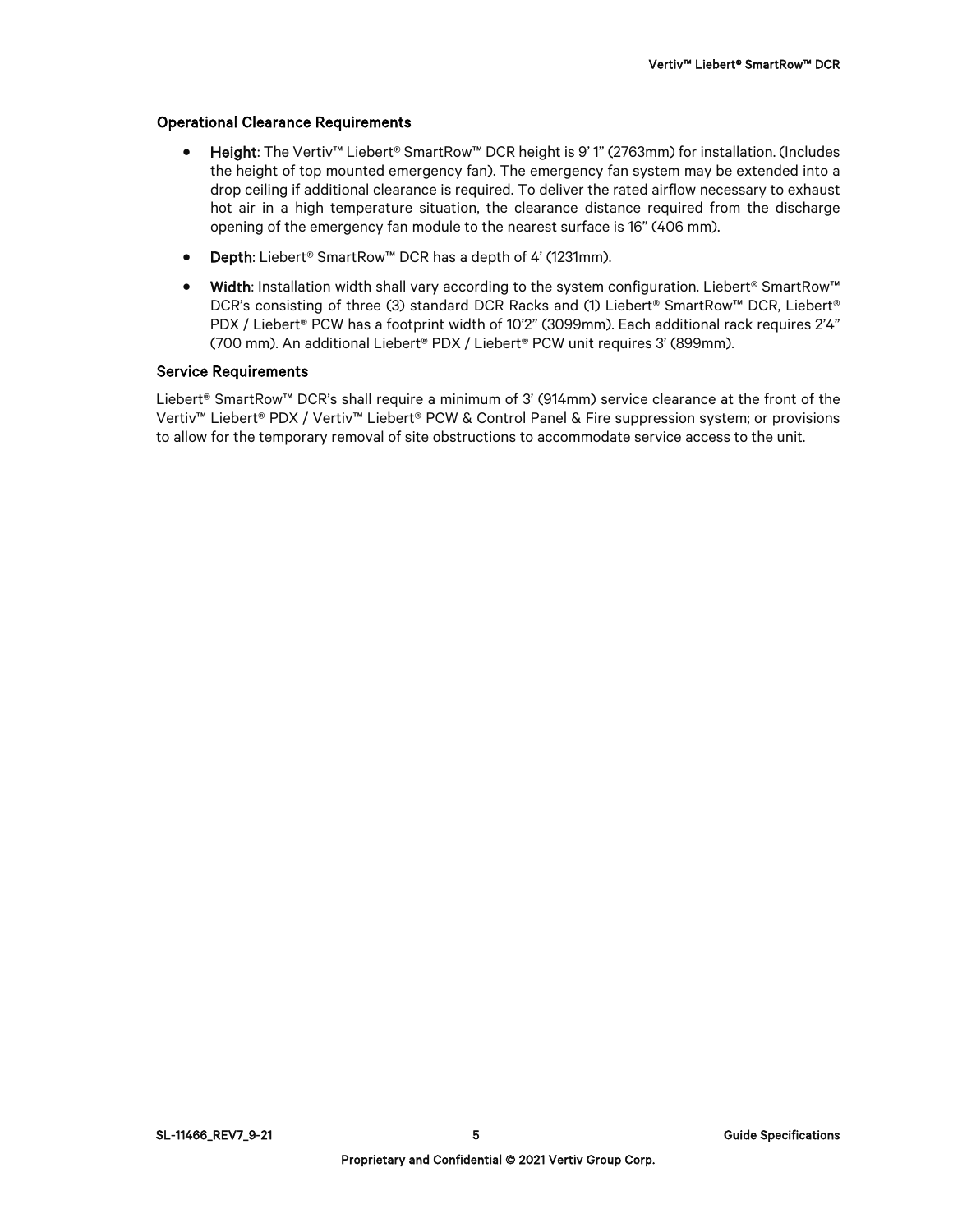# 2.0 PRODUCT

# 2.1 Vertiv™ Liebert® SmartRow™ DCR Control Panel and Fire Suppression System

# 2.1.1 Construction

The DCR Control Panel and Fire Suppression System shall be constructed of formed and welded 16 ga. steel and shall be finished in powder-coat black (RAL 7021). The DCR Control Panel and Fire Suppression System shall be fully factory-assembled and shall include the following components:

### Fire Detection and Suppression System

- 1. The fire system shall be controlled by a microprocessor-based SHP PRO control system manufactured by Fike Corporation and shall be furnished with a sealed, non-spillable 12AH standby battery.
- 2. Canada Systems: The fire system shall be controlled by a microprocessor-based Potter Model PFC-4410RC control system and shall be furnished with a sealed, non-spillable 12AH standby battery
- 3. Each system shall have its own supply of ECARO-25 clean agent. The system design shall be central storage utilizing a fast-acting rupture disc valve. Each container shall have a pressure gauge to provide visual supervision of the container pressure. The pressure gauge shall be color coded to provide an easy, visual indication of container pressure.
- 4. Distribution piping and fittings shall be installed within the Liebert® SmartRow™ DCR in accordance with the manufacturer's requirements, NFPA 2001 and approved piping standards and guidelines. All distribution piping shall be installed by specifically qualified individuals using accepted practices and quality procedures.
- 5. The system shall be actuated by a photoelectric duct detector mounted in the top return air plenum and installed in accordance with the guidelines stated in NFPA 72. When the detector senses combustion, the system shall activate the audible horn and visual strobe. After a 30-second delay, the system shall release the suppression agent and automatically activate the EPO.
- 6. The emergency power off (EPO) shall be a push-button type latching switch with a protective cover. The EPO switch shall require field connection to Vertiv™ Liebert® PDX / Vertiv™ Liebert® PCW(s) and any optional UPS systems for shutdown of all power to high-voltage equipment.
- 7. The system shall be furnished with an electric/manual release switch that provides a means of manually discharging the ECARO-25 clean agent system when used in conjunction with the Fike SHP PRO Control System. Manual actuation shall bypass the time delay and abort functions, shall cause the system to discharge and shall cause all release and shutdown devices to operate in the same manner as if the system had operated automatically.
- 8. The Abort Station shall be a Fike P/N 10-1639 and shall be located next to the manual switch.
- 9. The audible visual pre-discharge alarm unit shall be a Gentex P/N 904-317-002 Strobe device, or equal.
- 10. The system shall be furnished with on-site commissioning which shall be performed by an authorized local Fike service agent.
- 11. Refer to the Flagship Fire specification, ECARO-25TM Fire Suppression System with Impulse Valve & SHP Pro Control Panel, for additional details.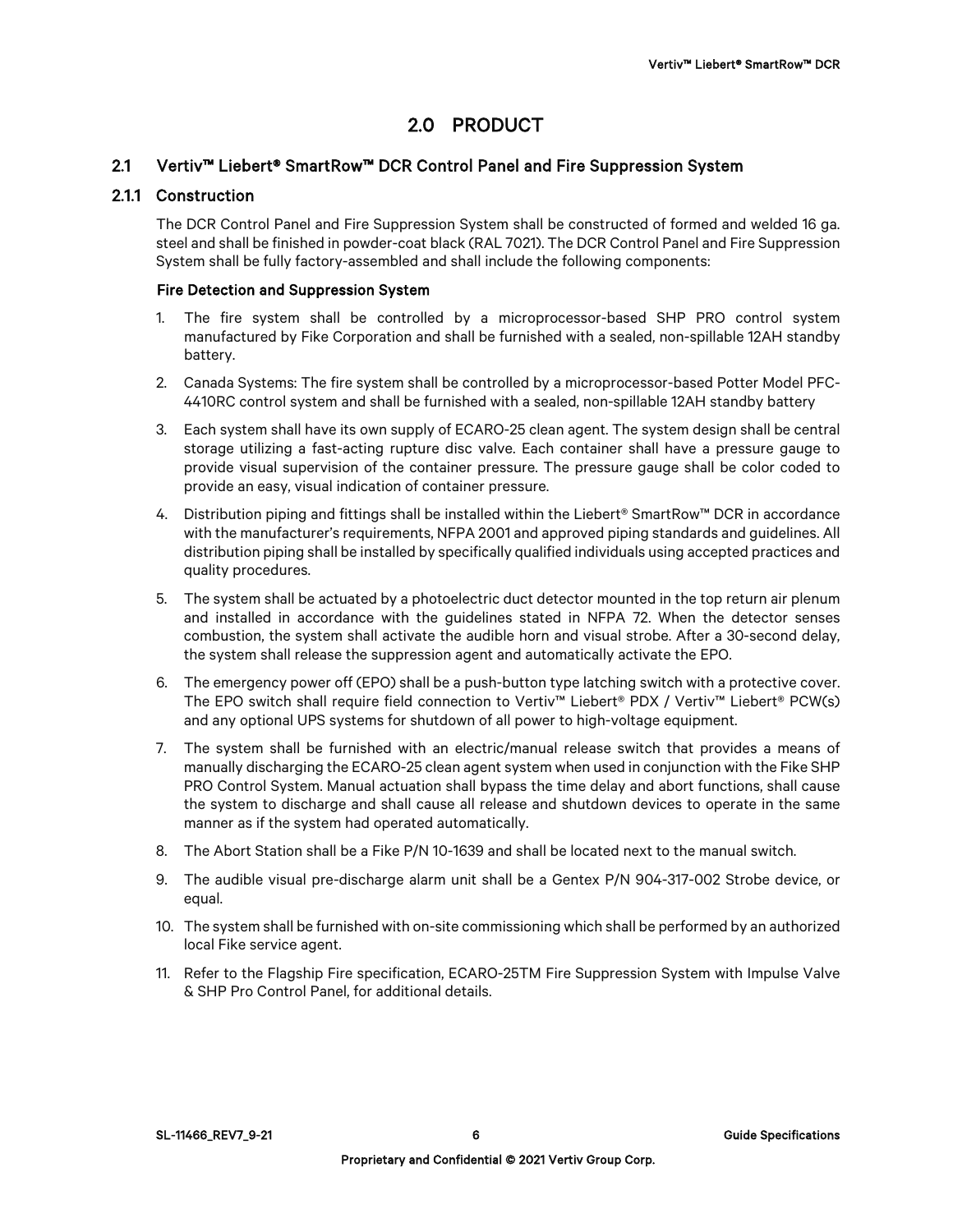### Load Distribution Center

The load distribution center shall be housed in a NEMA Type 1 / IEC IP20 indoor enclosure and include copper bus construction. The frame shall be constructed of formed and welded 16 ga. steel to provide a strong substructure. The unit shall have hinged door. The unit shall have top and bottom input/output cable access with a total of (3) total knockouts  $-$  (3) .87" dia.; and (2) pilot holes to aid in creating attachments for the load center main inputs. All service shall be capable of being performed with access to the front. Retrofitting additional power distribution cables shall require access to the front of the unit only. The hinged door shall provide access to all circuit breakers. The unit shall be naturally convectioncooled. The convection cooling method shall allow continuous full-load operation. The color of the exterior door and panels shall be powder-coat black (RAL 7021).

Additional branch circuit breakers shall be user-supplied, square -D bolt-on (QOB) type, or square – D plug in (QO) type. The panel board shall include separate, isolated neutral and safety-ground bus bars.

# 2.2 Vertiv™ Liebert® PDX / Vertiv™ Liebert® PCW Environmental Control – All Systems

# 2.2.1 Liebert® PDX / Liebert® PCW

The Liebert® PDX / Liebert® PCW for the Vertiv™ Liebert® SmartRow™ DCR, shall have a nominal cooling capacity of 20kW @ 85°F (29.4°C) return air (based on the nominal 5-ton Liebert® PDX / Liebert® PCW), and consist of a high efficiency digital scroll compressor (not applicable to Chilled Water models), Vertiv™ Liebert iCOM™ with a touch screen display, and down discharge air flow.

Optional operating characteristics of the Liebert® PDX / Liebert® PCW to be specified at time of order shall be:

- Cooling system operating voltage: (460V/60Hz or 208V/60Hz or 230V/60Hz)
- Cooling type: (air-cooled, chilled water, or water / glycol)
- Heat Rejection: (Micro Channel (MC) condenser with or without Vertiv™ Liebert® Lee Temp Kit, or Fan Cycling Drycooler & Pump Package)
- Electrical and piping connection entry (top entry or bottom entry)

# 2.2.2 Cabinet and Frame Construction

The Liebert® PDX / Liebert® PCW in the Liebert® SmartRow™ DCR exterior panels shall be 20-gauge steel and powder-coated with black color paint to protect against corrosion. The exterior panels shall be insulated with 1/2" to 1" (12.7 to 25.4mm), 1-1/2 lb. (0.68 kg) insulation. Front and side panels shall have captive, quarter-turn fasteners. The cabinet shall be designed so that all components are serviceable and removable using the front the unit.

# 2.2.3 Fan and Motor Section

The unit shall be equipped with one plug fan: integral direct driven fan with backward-curved blades and electronically commutated DC motors, commonly referred to as *EC fan*. The fan speed shall be automatically regulated by the Liebert® iCOM™ through all modes of operation. The fan shall have a dedicated motor, fault monitoring circuitry and speed controller, which shall provide a level of redundancy. The impeller shall be made of aluminium and dynamically balanced. The EC fan shall be located within the unit. The EC fan shall also provide greater energy savings than forward-curved centrifugal fans and variable speed drives. The filter shall be deep-pleated, 2" (51mm) thick with a MERV 8 rating efficiency based on ASHRAE 52.2-2007. A filter clog switch shall be included. Mesh type, cleanable filters shall be unacceptable.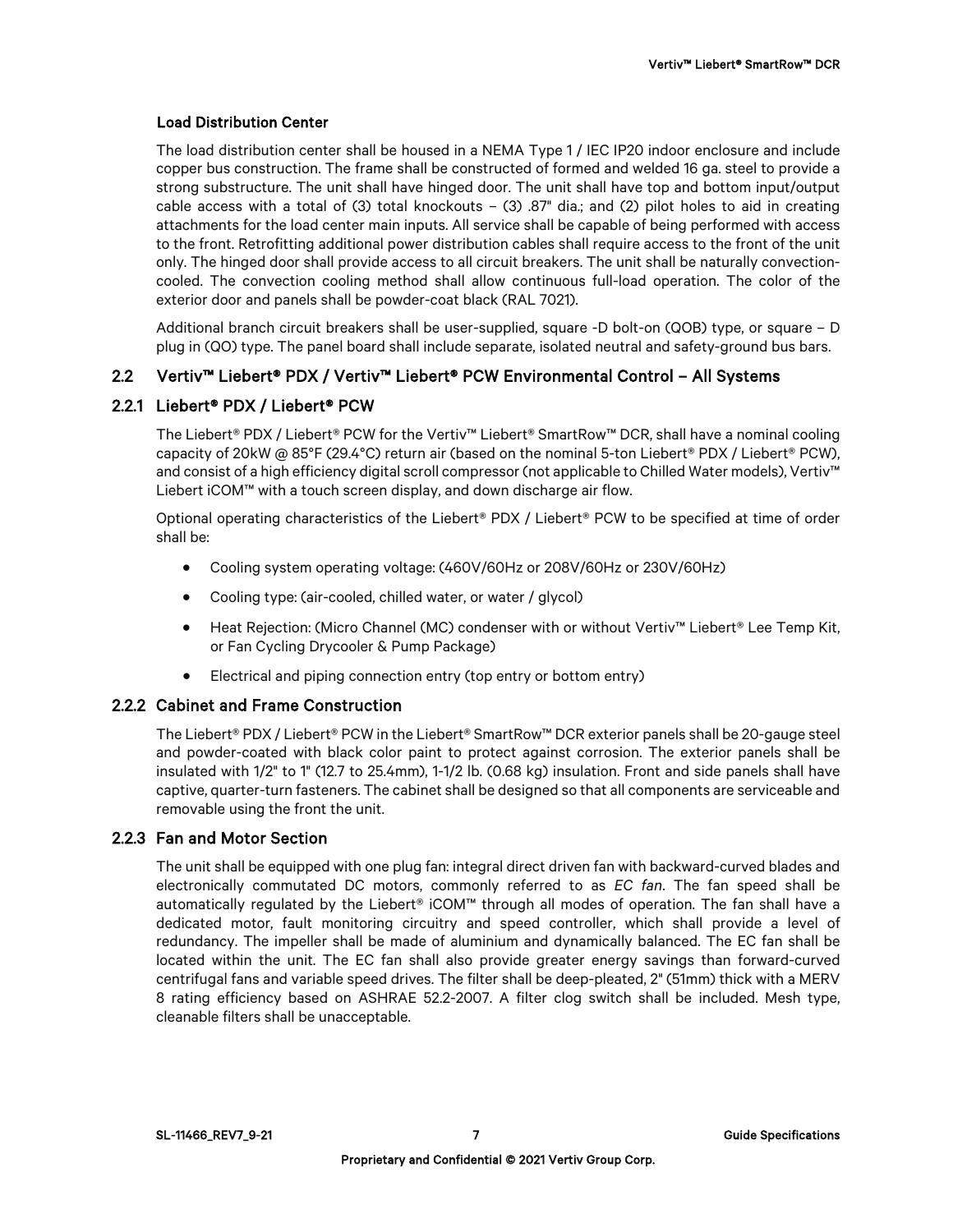# 2.2.4 Digital Scroll Compressor with Sound Jacket

The compressor shall be an R-410A scroll-type with variable capacity operation from 20-100%, commonly known as a digital scroll. The compressor solenoid valve shall unload the compressor to provide variable capacity operation. The compressor shall have a suction gas-cooled motor, EPDM vibration isolators, internal thermal overloads, automatic reset high pressure switch with lockout after three failure occurrences, rotalock service valves, low pressure transducer, and crankcase heater. The compressor shall be removable and serviceable from the front of the unit. The crankcase heater and a discharge check valve shall be provided for additional system protection from refrigerant migration during off cycles. The compressor sound jacket shall reduce the level of sound emitted from the compressor. It shall consist of a 3/8 inch closed cell polymeric  $4.5$  - 8.5 lb/ft<sup>3</sup> density jacket that encloses the compressor.

# 2.2.5 Vertiv™ Liebert® iCOM™ Control with 9" Color Touch Screen Display

The Liebert® iCOM™ shall be microprocessor-based with a 9" color touchscreen display and shall be mounted in an ergonomic, aesthetically pleasing housing. The display shall be viewable while the unit panels are open or closed. The controls shall be menu-driven. The system shall display user menus for active alarms, event log, graphic data, unit view/status overview (including the monitoring of room conditions, operational status in percentage of each function, date and time), total run hours, various sensors, display setup and service contacts. A password shall be required to make system changes. Service menus shall include set points, standby settings (lead/lag), timers/sleep mode, alarm setup, sensor calibration, maintenance/wellness settings, options setup, system/network setup, auxiliary boards, and diagnostics/service mode. The Liebert® iCOM™ shall be capable of accommodating one (1) Vertiv™ Liebert® 2T Rack Sensor per DCR rack.

Refer to the Liebert® PDX / Liebert® PCW Guide Specification, document number SL-19810GS, for additional Liebert® iCOM™ control processor characteristics.

### 2.2.6 Disconnect Switch, Locking Type

A locking-type fused disconnect switch shall be mounted in the electrical panel and shall be capable of disrupting the flow of power to the unit. The locking type shall consist of a main unit switch operational from outside the unit. The high voltage electric panel compartment shall be accessible only with the switch in the off position. The locking disconnect shall be lockable in support of lockout/tag out safety programs.

### 2.2.7 Sensors

The Vertiv™ Liebert® PDX / Vertiv™ Liebert® PCW unit shall be furnished with (1) LT410 Point Leak Sensor, factory wired, field mounted in the base plenum – thermal unit. Each Vertiv™ Liebert® SmartRow™ DCR rack shall be furnished with a factory installed Liebert® 2T Rack temperature sensor (two probes per rack) to reduce assembly time and labor expense. The sensors shall be capable of being wired in a daisy chain configuration to the Liebert® PDX / Liebert® PCW return air temperature and humidity sensor.

### 2.2.8 Condensate Pump

The Liebert® PDX / Liebert® PCW unit shall be furnished with (1) condensate pump, field mounted in the base plenum – thermal unit. The condensate pump shall be complete with dual integral float switch, pump, motor assembly and reservoir. The secondary float shall send an alarm signal and shut down the cooling unit upon a high-water condition.

### 2.2.9 Humidifier and Reheat

The Liebert® PDX / Liebert® PCW is not furnished with humidifier or reheat systems because the Liebert® SmartRow™ DCR is a closed loop architecture.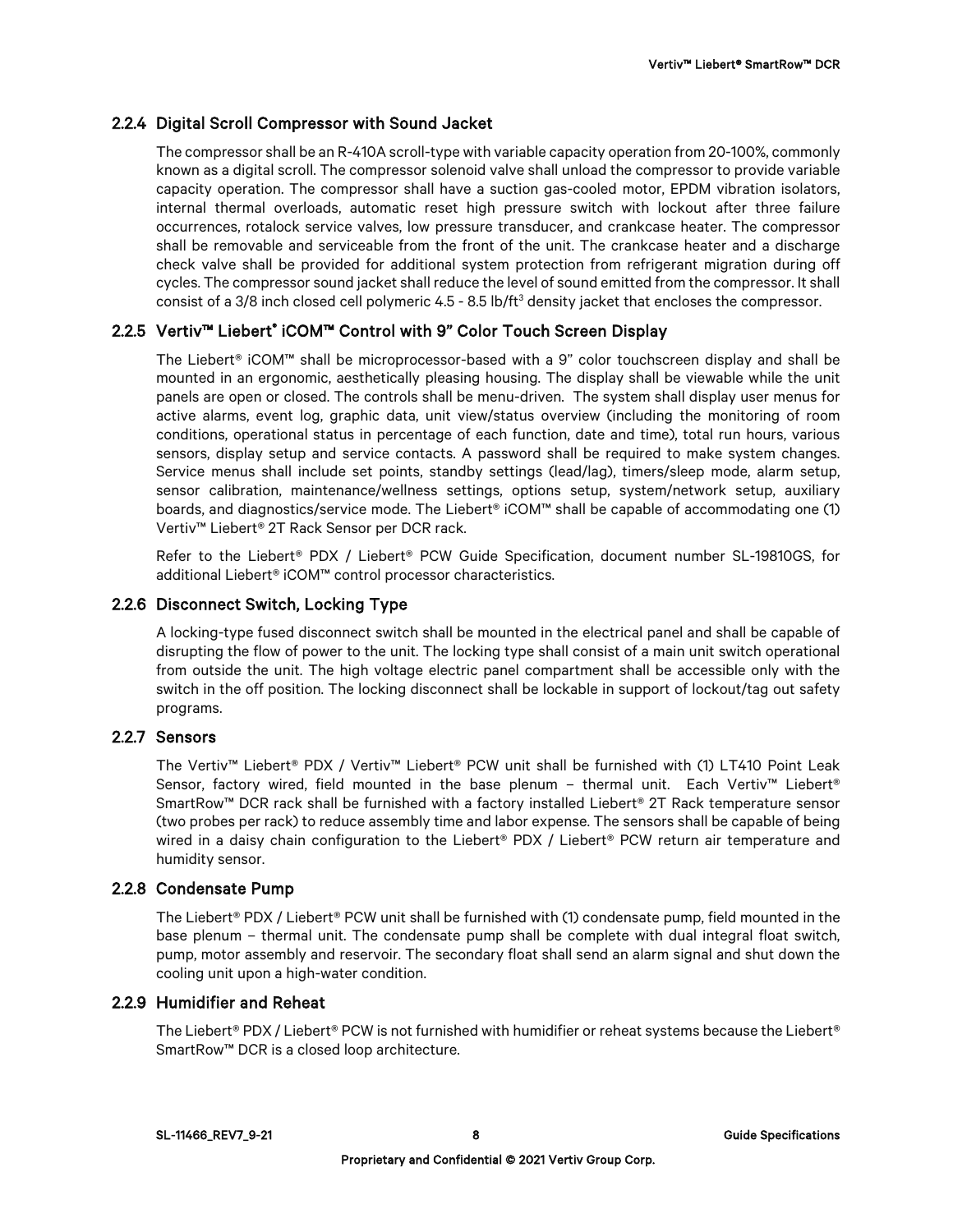# 2.3 Vertiv™ Liebert® SmartRow™ DCR, Vertiv™ Liebert® PDX / Vertiv™ Liebert® PCW – System **Options**

The Liebert® SmartRow™ DCR, Liebert® PDX / Liebert® PCW shall be supplied in the following configurations with options as specified at the time of order. Refer to the Liebert® PDX / Liebert® PCW auide specifications SL-19810GS, available at the Liebert Web site: <https://www.vertiv.com/>

Optional design requirements of the Liebert® PDX / Liebert® PCW to be specified at time of order shall be:

### 2.3.1 Direct Expansion Self-Contained Systems

### Air-Cooled Self-Contained Systems

- 1. MC Condenser (sized for 95<sup>o</sup>F, 100<sup>o</sup>F, or 105<sup>o</sup>F outdoor ambient)
- 2. Vertiv™ Liebert® Lee-Temp Kit with heater pad (Optional)

# Water/Glycol Cooled Self – Contained Systems

1. Fan cycling Drycooler (sized for 95°F, 100°F, or 105°F outdoor ambient) with single pump control with ¾ HP pump package.

# 2.3.2 Liebert® SmartRow™ DCR Base (Supply Air) Plenum and Top (Return Air) Plenums

The Liebert® SmartRow™ DCR supply and return air plenums shall be constructed of formed and welded 16 gauge steel and finished in powder-coat black (RAL 7021). All supply and return air plenums shall be individually sized to match the Liebert® PDX / Liebert® PCW in the Liebert® SmartRow™ DCR, and the specific DCR Racks as selected at the time of order. One set of supply and return air plenums shall be supplied for each DCR rack and for each Liebert® PDX / Liebert® PCW cooling system.

# 2.3.3 Liebert® SmartRow™ DCR Base (Supply Air) Plenum

Liebert® SmartRow™ DCR base (supply air) plenums shall be furnished with adjustable leveling feet, all appropriate gasket materials, and edge guards. The plenum gasketing that will contact the racks and the thermal units shall be factory installed to enable easier assembly for the customer. Remaining gasketing and edge guards shall be field-installed. The base (supply air) plenums shall be insulated and furnished with one user-adjustable air balancing damper to control the amount of airflow from the Liebert® PDX / Liebert® PCW system(s) entering the front of each DCR rack.

Liebert® SmartRow™ DCR base (supply air) plenums shall be furnished with cable pass-through openings, removable end panels to allow for expansion, and a separate atmospheric damper which shall automatically enable the supply of ambient room air to the DCR rack during emergency operation. The base (supply air) plenums for the thermal units shall also include a factory installed back draft damper to prevent the short cycling of air within the system.

# 2.3.4 Liebert® SmartRow™ DCR Top (Return Air) Plenum

The Liebert® SmartRow™ DCR top (return air) plenums shall route heat from powered rack mounted loads back to the Liebert® PDX / Liebert® PCW(s) in the Liebert® SmartRow™ DCR. The Liebert® SmartRow™ DCR top (return air) plenums shall be furnished with all appropriate gasket materials, edge guards, & lobster claws (4) per plenum for effective cable management. The plenum gasketing that will contact the racks & the thermal units shall be factory installed to enable easier assembly for the customer. Remaining gasketing and edge guards shall be field-installed. Each top (return air) plenums shall be furnished with an integrated, self-contained Emergency Fan system, rated at 1,000 CFM at 120VAC. These fans provide emergency airflow to powered loads inside the Liebert® SmartRow™ DCR Racks and reject heat to the outside of the Liebert® SmartRow™ DCR. The emergency fan system shall activate when a high temperature condition (98ºF) is sensed inside the Liebert® SmartRow™ DCR or during a loss of PDX/PCW cooling.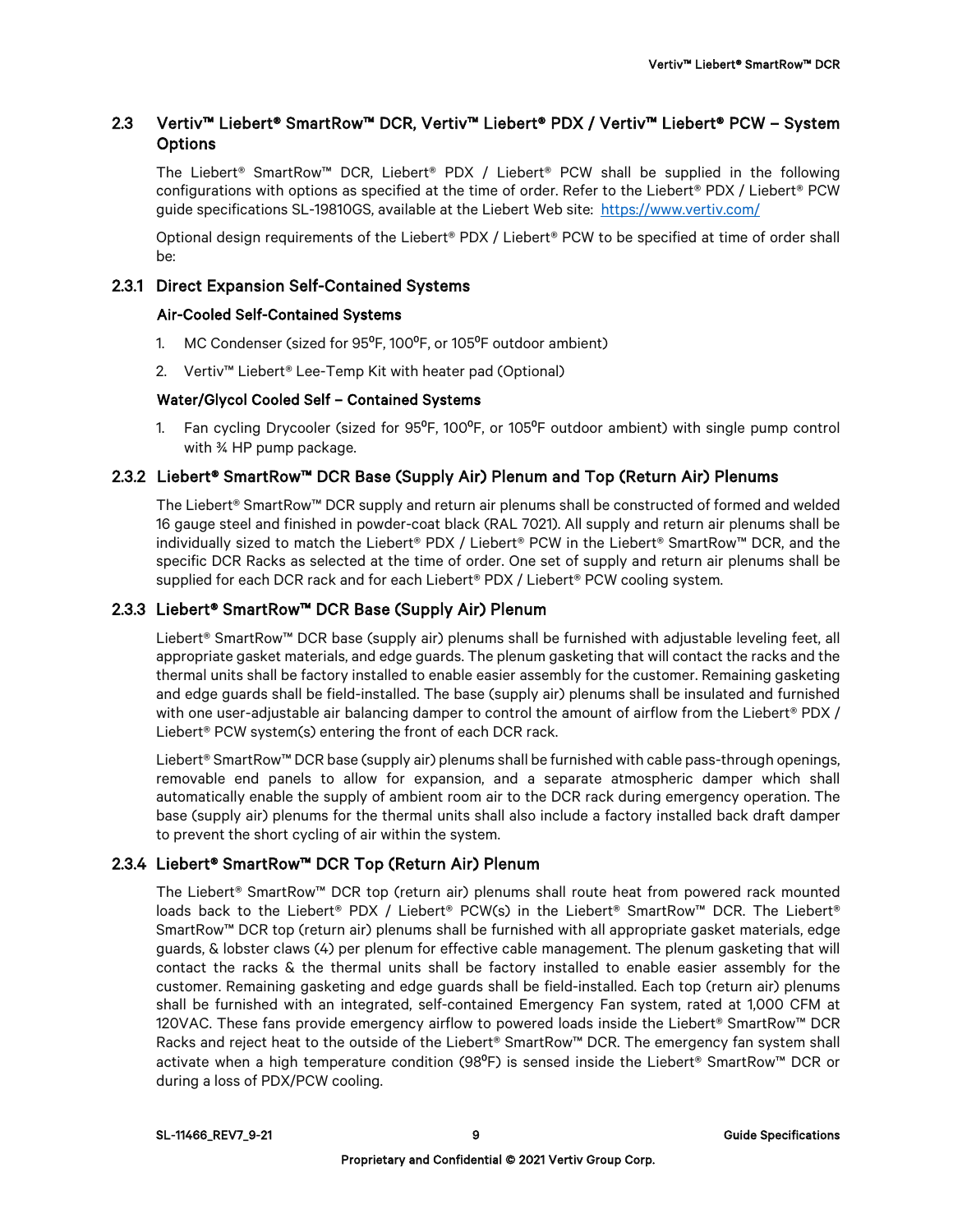Vertiv™ Liebert® SmartRow™ DCR top (return air) plenums shall be furnished with cable pass-through openings, removable end panels to allow for expansion, and with adjustable sleeves for ceiling discharge interface. They have been designed to provide routing for both power and network cables through the front & back of the plenums respectively. Each of the DCR emergency fan units shall be integral to the top (return air) plenums and shall be available in a top-mounted orientation.

# 2.4 Liebert® SmartRow™ DCR Racks

### 2.4.1 Frame Type

The Liebert® SmartRow™ DCR rack frame shall be constructed as a welded steel frame, folded 5-times for maximum strength and rigidity, and promote flexible mounting options and adjustable rear rail positioning. The frame shall include depth markings for ease of EIA rail alignment. The frame shall support 3000 lbs. (1,361kg) static weight load, 2500 lbs. (1,334kg) dynamic (non- transit) weight load. The Liebert® SmartRow™ DCR Racks shall be furnished with (2) pairs of 42U, 19" EIA 310E-compliant rack mount rails to accommodate powered loads inside the Liebert® SmartRow™ DCR. All mounting rails shall be constructed of 12 gauge sheet steel, finished in powder-coat black (RAL 7021) with color-contrasting RU position labels on both sides of each rail marking 1U increments. The front EIA mounting rails shall be factory-installed & set back 8.4" for proper airflow.

### 2.4.2 Cabinet Enclosure

Each Liebert® SmartRow™ DCR rack shall be fully factory-assembled with doors, split side panels, top plate modified for top (return air) plenum interface, base modified for base (supply air) plenum interface, and all appropriate gaskets and sealing provisions for hot and cold air separation.

### Network Racks 800mm Wide

These racks will be factory installed with (4) fixed full height rack PDU mounting brackets; (2) mounted in the front, (2) mounted in the rear, and (2) cable fingers mounted in the front. The overall dimensions of this DCR rack including doors and panels shall be:

- Width: 31.5" (800mm); 19" EIA rack-mount
- Height: 42U, 77.6" (1,972mm); 42U usable space
- Depth: 48.4" (1,230mm)

### Server Racks 700mm Wide

These racks will be factory installed with (2) fixed full height rack PDU mounting brackets; (2) mounted in the rear, vertical airflow brush strips, and cable entry brushes on the side panels of the racks not on the end of the rows. The overall dimensions of this DCR rack including doors and panels shall be:

- Width: 27.6" (700mm); 19" EIA rack-mount
- Height: 42U, 77.8" (1,975mm); 42U usable space
- Depth: 48.5" (1,231mm)

### Doors

Front and rear doors shall be furnished with a three-point latch system with key lock insert for security, and shall be constructed of 16 gauge (1.5mm) sheet metal and finished in powder-coat black (RAL 7021). The front door shall be a gasketed single front sheet metal door with a full-height, scratch- and impactresistant clear acrylic insert to allow for external viewing of rack mounted equipment. The rear doors shall be gasketed split solid steel doors.

#### Sensors

Each Liebert® SmartRow™ DCR rack shall be furnished with (1) factory-installed 2T temperature sensor. The sensors shall be capable of being wired in a daisy chain configuration back to the thermal unit.

#### SL-11466\_REV7\_9-21 10 and the specifications of the specifications of the specifications of the specifications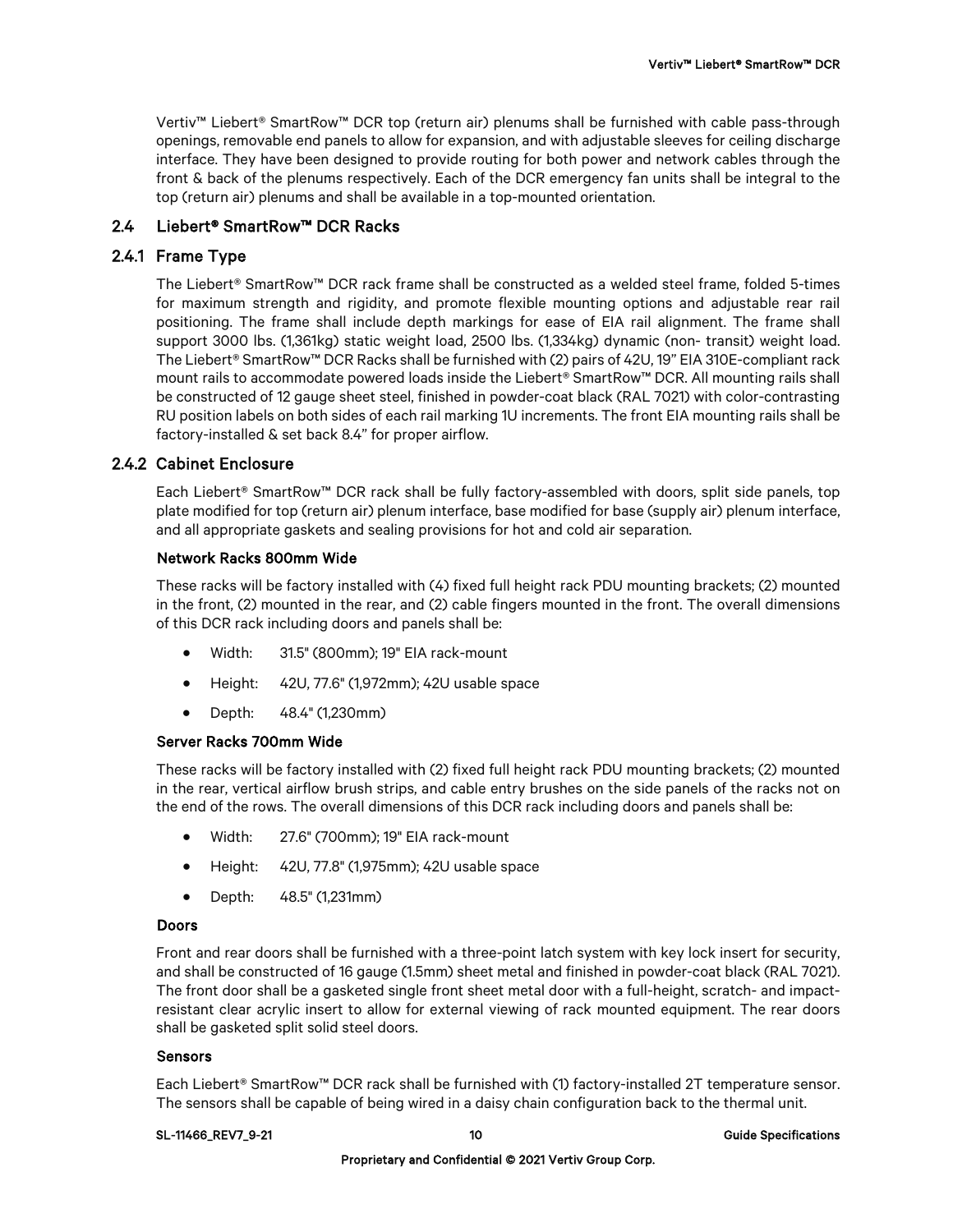# 3.0 OPTIONS - VERTIV™ LIEBERT® SMARTROW™ OFFERING

# 3.1 Rack Power Distribution Units – PDU (Optional)

Liebert® SmartRow™ DCR rack PDU options shall be field-installed on either the furnished PDU brackets, vertical frame members or in zero-U internal spaces. All rack PDU's shall include an input power cord with appropriate input plug connection and appropriate circuit breaker protection. Liebert® SmartRow™ DCR Rack PDU options shall be:

# 3.1.1 Vertiv™ Liebert® MPX

The Liebert® MPX Adaptive Rack PDU shall provide scalable and modular power distribution and remote management support. The modular design shall consist of hot-swappable output power modules, reconfigurable input power modules, an MPX PRC (Power Rail Chassis) to distribute power and communications to all modules and offer provisions to physically mount the Liebert® MPX in a rack. The system shall support Web and SNMP management for systems connected to an Ethernet network, remote monitoring and control to the receptacle level; and monitoring of environmental input options, including temperature and humidity.

### AC Power

The rated power range of the Liebert® MPX shall be up to 30 amps, 1PH, 3-wire, 120VAC or 208VAC; or up to 60 amps, 3PH, 208/120VAC.

### Measurement Accuracy

Measured accuracy of parametric data shall be:

- AC Voltage, Amps: +1%
- kW, kW-h, kVA:  $+2\%$
- Temperature & Humidity: + 2%

### Environmental Operating Range

Rated operating temperature of the Liebert® MPX shall be 41°F - 131°F (5°C - 55°C) for altitudes up to 10,000 ft (3,000 meters) above sea level.

Refer to the Liebert® MPX Guide Specifications, document number SL-20834, for additional system specifications. The document can be found a[t https://www.vertiv.com/](https://www.vertiv.com/en-us/products/brands/liebert/)

# 3.1.2 Vertiv™ Liebert® MPH2

The Liebert® MPH2 system delivers power distribution, monitoring and/or receptacle control to plug/cord-connected sensitive electronic equipment. The product is part of the Vertiv™ Rack PDU platform, a family of rack power distribution systems designed to manage power from the critical source all the way to each individual receptacle. It offers remote monitoring and control capabilities as well as environmental monitoring options, multiple input power selections and output configurations.

# AC Power

The rated power range of the Liebert® MPH2 shall be up to 30 amps, 1PH, 3-wire, 120VAC or 208VAC; or up to 60 amps, 3PH, 208/120VAC; or 60 amps, 3PH, 415/240VAC.

### Measurement Accuracy

Measured accuracy of parametric data shall be:

- Voltage: ±1% +0.1V
- Current:  $\pm 1.5\%$  + 0.01A from 1% to 10% of unit rating;  $\pm 1\%$  +0.01A from >10% to 125% of unit rating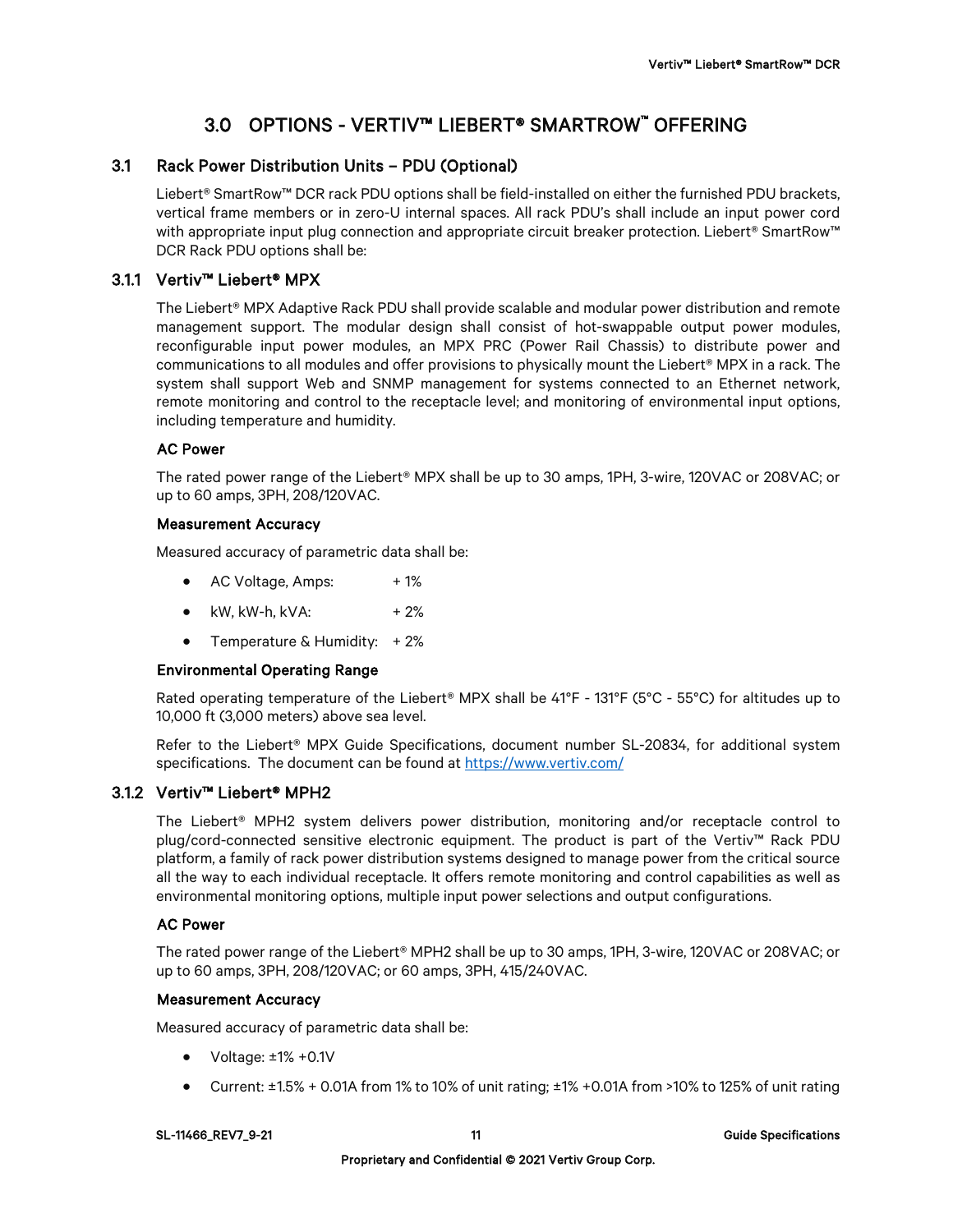### Environmental Operating Range

- Ambient Temperature
	- Operating: 32A or Less Input Models: 32°F to 140°F (0°C to 60°C)
	- Operating: 40A and 48A Input Models: 32°F to 122°F (0°C to 50°C)
	- Storage: -13°F to 185°F (-25°C to 85°C)
- Relative Humidity
	- 10 to 90% non-condensing
- Altitude
	- 6,562 ft. (2,000m) without power derating when operated within the temperature range specified in Section 1.5, Item A

Refer to the Liebert® MPH2 Guide Specification, document number SL-20832, for additional system specifications. The document can be found at [https://www.vertiv.com/](https://www.vertiv.com/en-us/products/brands/liebert/)

# 3.2 Vertiv™ Liebert® SmartRow™ DCR Monitoring

# 3.2.1 Vertiv™ Liebert® vNSA Network Switch (Optional)

A network switch is required for unit-to-unit communications in redundant cooling configurations, allowing the units to communicate and function as a team and facilitating lead/lag operation. The Liebert® vNSA switch or equivalent is required in redundant or higher capacity configuration. The Liebert® vNSA8 network switch meets all Vertiv™ Liebert® PDX / Vertiv™ Liebert® PCW communication requirements. The Liebert® vNSA network switch is designed for connecting multiple Ethernet-ready devices and comes in various models: Vertiv™ Liebert® vNSA8 iCOM™, Vertiv™ Liebert® vNSA16 iCOM™, Liebert® vNSA8, Liebert® vNSA16. The vNSA8 may have a Liebert® iCOM™ display mounted on the front.

# 3.2.2 Vertiv™ Liebert® IS-UNITY-DP and Web-Based Management Communication

- 1. Unity cards deliver Web, Vertiv™ LIFE™ Services Support, Vertiv Protocol, SNMP, BACnet IP/MSTP, Vertiv™ Modbus TCP/RTU, Email, Text Messaging, and Telnet communication and control capabilities for a variety of Liebert power and thermal management units. The platform supports 10/100 Mbit Ethernet, IPv4 and IPv6, HTTP/HTTPS for device webpage access, Vertiv Protocol for communicating with Vertiv™ *Trellis*™, Vertiv™ Liebert® SiteScan™, and Vertiv™ Liebert® Nform software applications, and LIFE™ Services support for Remote Service Delivery applications. Vertiv™ Liebert® SN sensors may also be connected to the Unity cards for monitoring environmental conditions around the units
- 2. Liebert® PDX / Liebert® PCW: Each Liebert® PDX / Liebert® PCW in the Liebert® SmartRow™ DCR, shall be furnished with (1) Vertiv™ Liebert® IntelliSlot Unity Card (IS-UNITY-DP) to deliver real-time SNMP and Web-management communication capabilities.
- 3. Vertiv™ Liebert® UPS (Optional): Liebert® IntelliSlot UNITY Card family delivers SNMP, Telnet and Web-management capability for enhanced communications and control of Liebert<sup>®</sup> UPS.
- 4. Vertiv™ Liebert® Rack PDU (Optional): The Liebert® RPC2 (Rack PDU Card) is a network interface card that provides network connectivity to the Vertiv™ Liebert® MPX and Vertiv™ Liebert® MPH2 Rack PDU's to provide network monitoring and control capabilities. Available options include a handheld or remote mounted display to view monitoring data and Liebert<sup>®</sup> SN sensors that may be connected to monitor temperature, humidity, door contacts and digital inputs.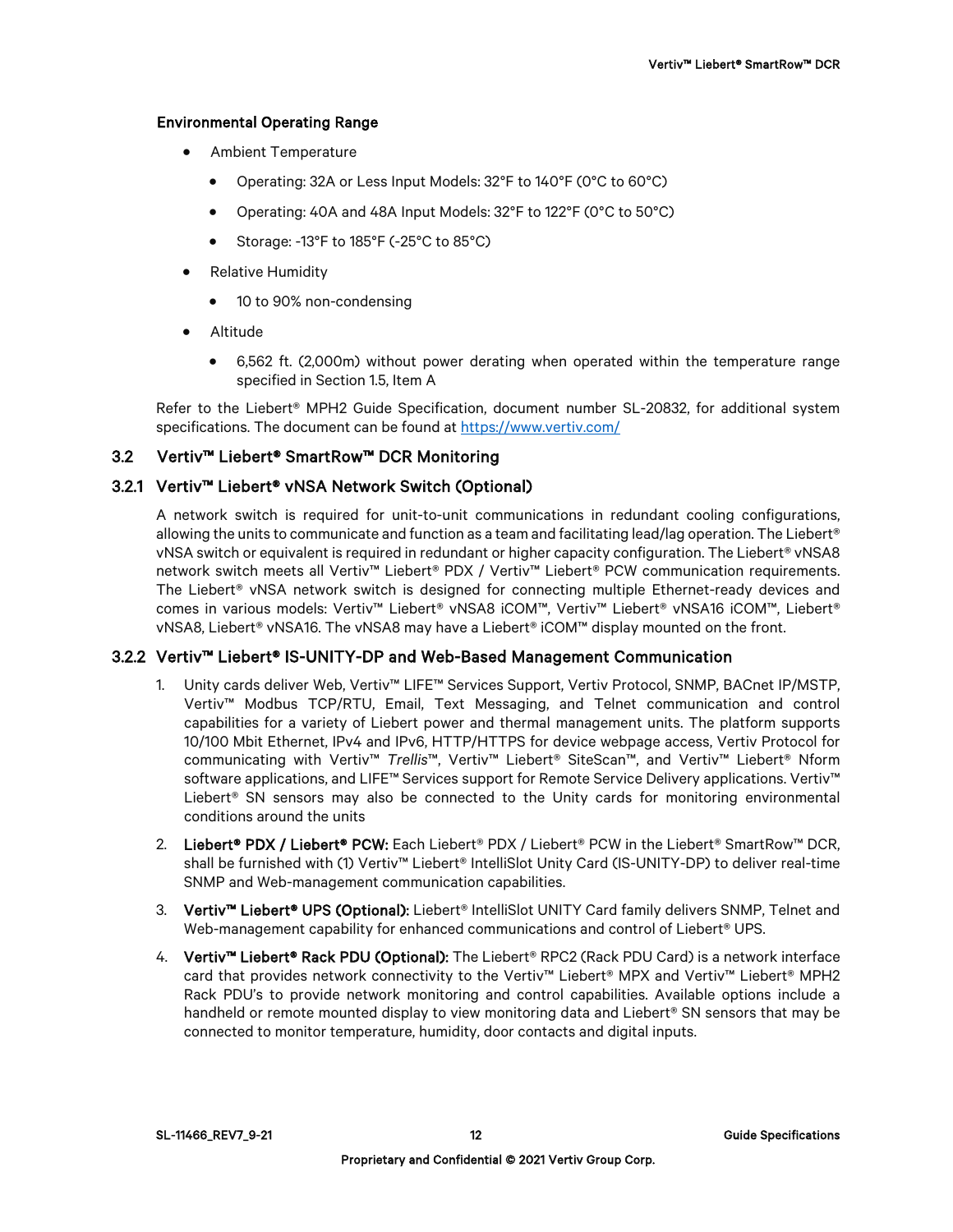# 3.2.3 Vertiv™ Liebert® Nform (Optional)

Liebert® Nform enables data center monitoring for any SNMP device that supports a network interface. The Critical Infrastructure Management software shall centrally monitor and manage distributed equipment using the customer's existing network infrastructure. The system shall provide the Critical Infrastructure Management and Monitoring for critical infrastructure systems as specified. The system shall have an architecture that allows up to 10,000 managed devices, including Liebert and third-party devices, in a single-server installation.

# 3.2.4 Vertiv™ Liebert® SiteScan™ Web (Optional)

Liebert® SiteScan™ Web shall provide Critical Facilities Monitoring for critical infrastructure systems as specified. Open protocol support shall include:

- Java
- HTTP(s)
- XML/SOAP
- SNMP v.1
- BACnet PTP / MSTP / IP
- Modbus ASCII / RTU/ via Serial or Network interfaces IP slave only

# 3.2.5 Vertiv™ Liebert® SiteLink Module (Optional)

The Liebert® SiteLink-E is a 32-bit microprocessor-based communications device that provides an interface for up to 12 Liebert Unit Controllers (IGM's). Liebert® SiteLink-E communicates to either the Liebert® SiteScan™ monitoring system or to a third-party software program utilizing a designated open standard protocol (e.g., Modbus or BACnet). Liebert® SiteLink-E modules shall be available with (12), (4), or (2) EIA-422 ports.

# 3.2.6 Environmental Discrete Outputs Card - Vertiv™ Liebert® ENV-DO or Vertiv™ Liebert® iCOM™ DO (Optional)

Liebert Environmental Discrete Output interface cards provide 16 individual contact-closure outputs for status and major alarm conditions of microprocessor-controlled Liebert Environmental Control systems.

### 3.3 Enclosure Options

Enclosure options shall be field-installed and shall include all necessary installation instructions.

# 3.3.1 Floor Anchors

The Floor Anchor kit may be used to secure the Vertiv™ Liebert® SmartRow™ DCR base supply air plenum to the floor with user-supplied hardware, as required per site.

### 3.3.2 Telescopic Tool-Less Shelf

The pullout shelf shall be a solid shelf that attaches to the EIA server rails. The shelf shall be 0.04" (1mm) sheet steel construction, finished in powder-coat black (RAL 7021) and support up to 110 lb. (50kg), evenly distributed.

### 3.3.3 Fixed Tool-Less Shelf

The fixed tool-less shelf shall be a vented shelf that attaches to the EIA server rails without requiring tools. The shelf shall be 0.04" (1mm) sheet steel construction, finished in powder-coat black (RAL 7021) and support 275 lb. (124kg), evenly distributed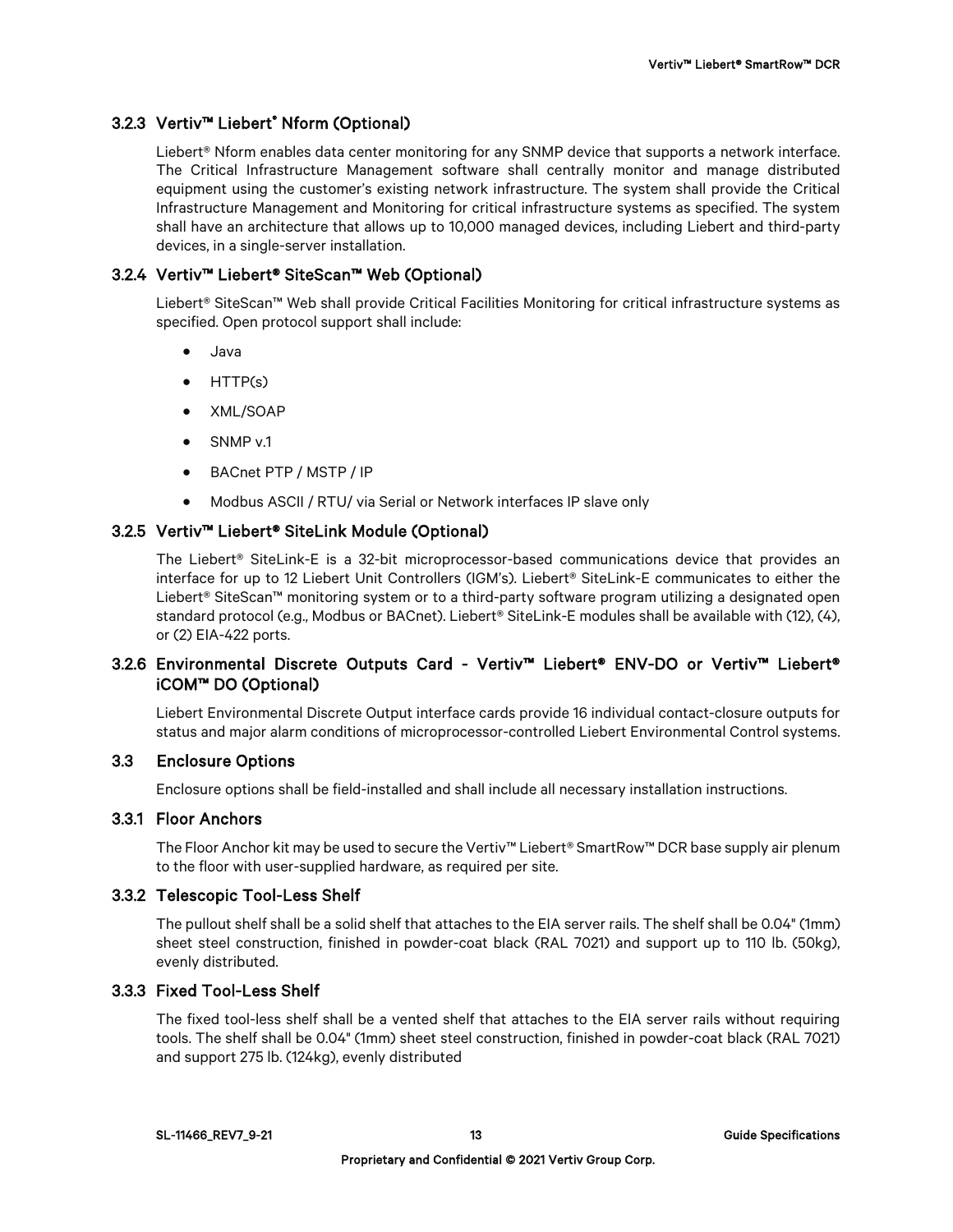### 3.3.4 L-Shaped Depth-Adjustable Support Rails

The L-Shaped Depth-Adjustable Support Rail shall include two horizontally positioned 90° "L" rails that extend between the front and rear EIA mounting rails. The rails shall be 0.08" (2mm) galvanized sheet steel and support up to 110 lb. (50kg), evenly distributed.

### 3.3.5 Blanking Panels

Tool-less blanking panels shall be available in 1U and 2U sizes and shall mount onto the EIA rails without tools to prevent airflow to unused portions of the server rack and enhance airflow through the rack equipment. The blanking panels shall be formed of black, injection molded plastic.

### 3.3.6 Mounting Hardware Packages

The mounting cage nuts package for rack mounting shall include spring-mounted cage nuts to fit with the EIA rail holes. Each package shall include 50 cage nuts (M5 threaded) and 50 matched screws.

### 3.4 Cable Management

All rack cable management options incremental to the factory installed Server and Network rack accessories. They shall be field-installed.

### 3.4.1 19" Cable Routing Panel with D-Rings

Cable Routing Panels with D-Rings shall be used for orderly management of fiber and copper cable through patch panels. These routing panels shall be constructed of 16 gauge steel, finished in black (RAL 7021).

### 3.4.2 19" Cable Trough

Cable troughs shall be used for securing cables in place in zero-U space or across the rack face in conjunction with Velcro straps; 16 gauge steel finished in black (RAL 7021).

### 3.4.3 Lobster Claw

A minimum of (4) claws per top plenum are included with each Vertiv™ Liebert® SmartRow™ DCR. They will be provided ship loose in quantities of 10. Lobster Claw cable management shall be heavy duty plastic rings, black, field-attached to the rack PDU Bracket/EIA rail and shall support a cable bundle approximately 2" (50.8mm) diameter. Lobster Claws shall be available in packs of 10 and 100. These shall be mounted by inserting them into rectangular cutouts in the rack PDU Bracket/EIA rail dimension and turning them clockwise 1/4 turn.

### 3.4.4 Velcro Straps

A minimum of (6) Velcro straps are included with each Liebert® SmartRow™ DCR. Velcro straps and heavy duty plastic attachment points shall be available in packs of 10 and 100. The attachment points shall be mounted by inserting them into the rack PDU Bracket/EIA rail dimension and turning clockwise 1/4 turn. The Velcro straps shall fit through slots in the attachment points. Each Velcro strap shall support a cable bundle approximately 5" (130mm) diameter.

### 3.4.5 18U Vertical Cable Fingers

This option is available in addition to the factory supplied fingers in the 800-wide rack. The Cable Fingers option shall permit routing cables in the void between racks in a cluster configuration. The cables can be strung through the fingers of the Cable Fingers and into an adjacent rack (via the cable pass through side panels). A rack shall accommodate two sets of the Cable Fingers installed one above the other in a cabinet. Full height Vertical Cable Fingers shall be deployable in the front, rear or both front and rear.